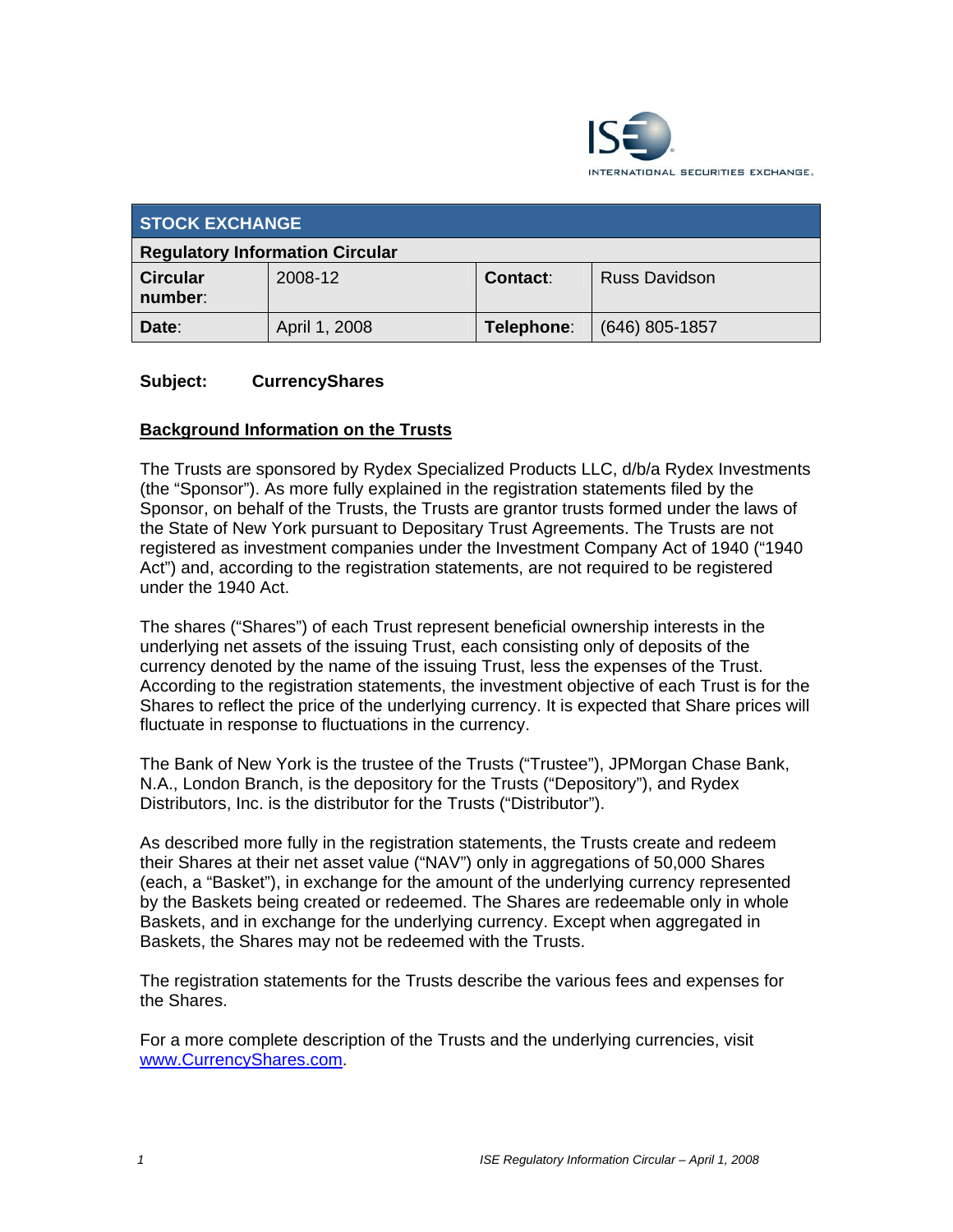#### **Other Information about the Trusts**

The Trusts are subject to various fees and expenses described in the registration statements, and the amount of the underlying currencies required to create a Basket or to be delivered upon a redemption of a Basket may gradually decrease over time in the event that the Trusts are required to sell the underlying currencies to pay the Trusts' expenses. The underlying currencies held by the Trusts will only be sold (i) if needed to pay Trust expenses, (ii) in the event the Trust terminates and liquidates its assets or (iii) as otherwise required by law or regulation.

The Shares will be evidenced by one or more global certificates that the Trustee will issue to The Depository Trust Company ("DTC"). The Shares will be available only in book-entry form; stock certificates will not be issued. DTC, or its nominee, is the record or registered owner of all outstanding Shares.

The Trustee calculates the Trusts' NAV every day that the New York Stock Exchange ("NYSE") is open for regular trading (a "Business Day"). When calculating NAV, the Trustee values the underlying currencies held by the Trusts based on the Noon Buying Rate, which is the USD/currency specific exchange rate as determined by the Federal Reserve Bank of New York as of 12:00 p.m. (Eastern Standard Time) on each Business Day. If, on a particular day, the Noon Buying Rate has not been determined and announced by 2:00 p.m. (Eastern Standard Time), the Trustee will use the most recently announced Noon Buying Rate to determine the Trusts' NAV, unless the Trustee, in consultation with the Sponsor, determines to apply an alternative basis for evaluation as a result of extraordinary circumstances. The Trustee also determines the NAV per Share, which equals the NAV of each Trust divided by the number of outstanding Shares of each Trust.

The Sponsor publishes the NAV and NAV per Share each Business Day on the Trusts' website, www.currencyshares.com. In addition, NAV is available to National Securities Clearing Corporation ("NSCC") participants through data made available from NSCC.

### **Availability of Information Regarding Currency Prices**

There is no regulated source of last sale information regarding the currencies and the Securities and Exchange Commission ("SEC") has no jurisdiction over the trading of the currencies. Currently, the Consolidated Tape Association ("CTA") does not provide for the dissemination of the spot price of the underlying currencies over its facilities. The last sale price for the Shares, however, will be disseminated over the CTA. Market prices for the Shares will be available from a variety of sources, including brokerage firms, financial information websites, and other information service providers.

Investors may obtain, on a 24-hour basis, foreign exchange pricing information based on the currency spot price from various financial information service providers. Current currency spot prices are generally available with bid/ask spreads from 2 foreign exchange dealers. Complete realtime data for currency futures and options prices traded on the Chicago Mercantile Exchange ("CME") and the Philadelphia Stock Exchange ("Phlx") are available by subscription from information service providers. The CME and Phlx also provide delayed futures and options information on current and past trading sessions and market news free of charge on their respective websites.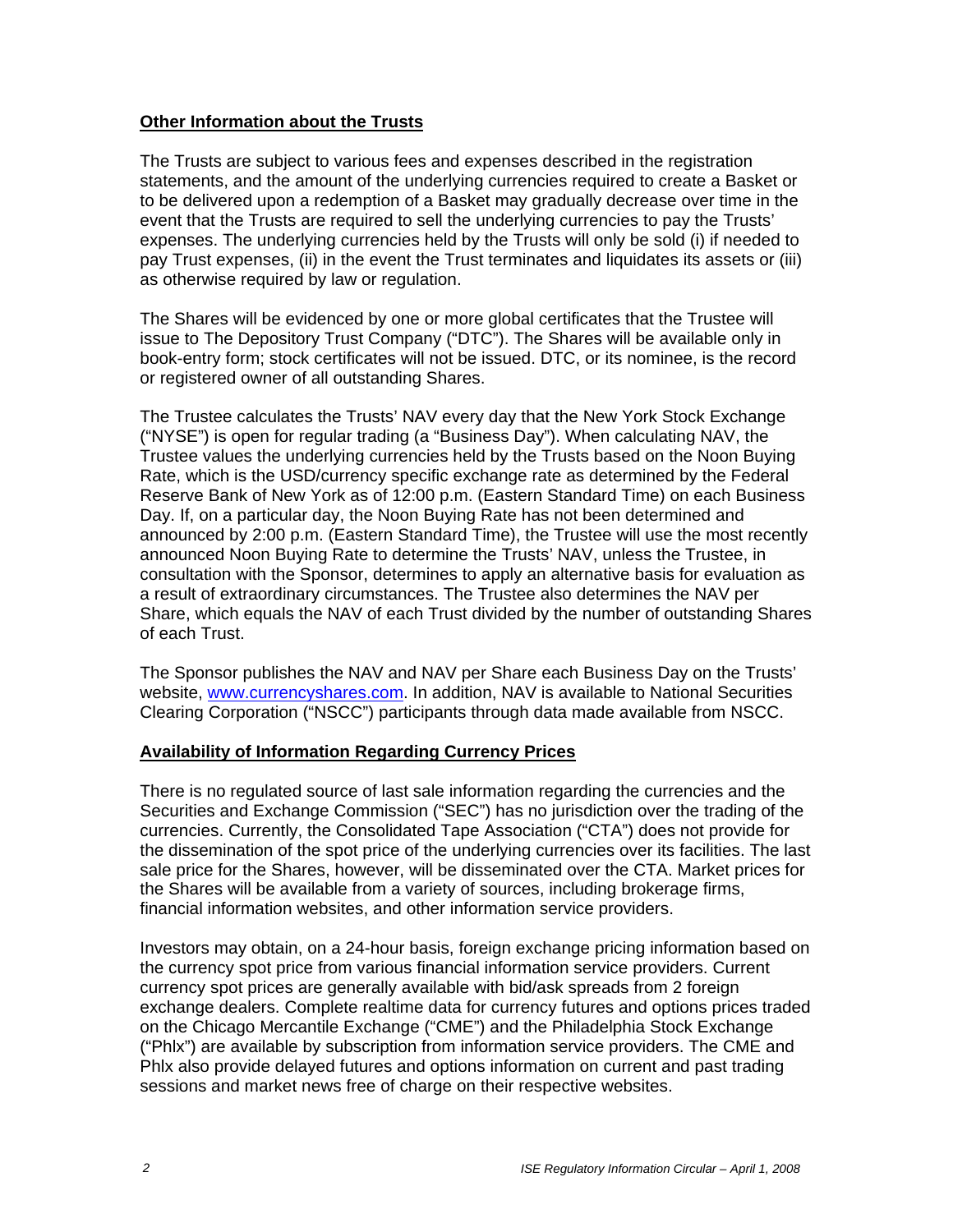There are a variety of other public websites that provide information on foreign currency, such as Bloomberg www.bloomberg.com/markets/currencies/eurafr\_currencies.html), which regularly reports current foreign exchange pricing for a fee. Other service providers include CBS Market Watch

(www.marketwatch.com/tools/stockresearch/globalmarkets) and Yahoo! Finance (http://finance.yahoo.com/currency). Many of these sites offer price quotations drawn from other published sources, and as the information is supplied free of charge, it generally is subject to time delays (typically, 15 to 20 minutes).

In addition to the NAV of the Trusts and the NAV per Share, the Trusts' website, which is publicly accessible at no charge, provides the following information: (i) the currency spot prices, including the bid and offer and the midpoint between the bid and offer for each currency spot price, updated every 5 to 10 seconds, (ii) an intraday indicative value ("IIV") per Share calculated by multiplying the indicative spot price of the underlying currency by the quantity of the underlying currency backing each Share, on a 5 to 10 second delayed basis; (iii) a 20-minute delayed basis indicative value, which is used for calculating premium/discount information; (iv) premium/discount information, calculated on a 20-minute delayed basis; (v) accrued interest per Share; (vi) the daily Noon Buying Rate; (vii) the Basket Currency Amount; and (viii) the last sale price of the Shares as traded in the U.S. market, subject to a 20-minute delay.

### **Purchases and Redemptions in Creation Unit Size**

ISE Equity EAMs are hereby informed that procedures for purchases and redemptions of Shares in Baskets are described in the prospectus for each Trust, and that Shares are not individually redeemable but are redeemable only in Baskets or multiples thereof.

### **Principal Risks**

Interested persons are referred to the discussion in the prospectus for a Trust of the principal risks of an investment in that Trust. These include, but are not limited to, the following:

- The value of the Shares relates directly to the value of the underlying currency held by the Trust. Fluctuations in the price of the underlying currency could materially and adversely affect the value of the Shares.
- The USD/foreign currency exchange rate, like foreign exchange rates in general, can be volatile and difficult to predict. This volatility could materially and adversely affect the performance of the Shares.
- The Shares are a new securities product. Their value could decrease if unanticipated operational or trading problems were to arise.
- Shareholders will not have the protections associated with ownership of shares in an investment company registered under the 1940 Act.
- The Shares may trade at a price which is at, above, or below the NAV per Share.
- The possible sale of the underlying currency by the Trusts to pay expenses, if required, will reduce the amount of currencies represented by each Share on an ongoing basis regardless of whether the price of a Share rises or falls in response to changes in the price of the underlying currency.
- The sale of the Trusts' deposited currency, if necessary, to pay expenses at a time when the price of the currency is relatively low could adversely affect the value of the Shares.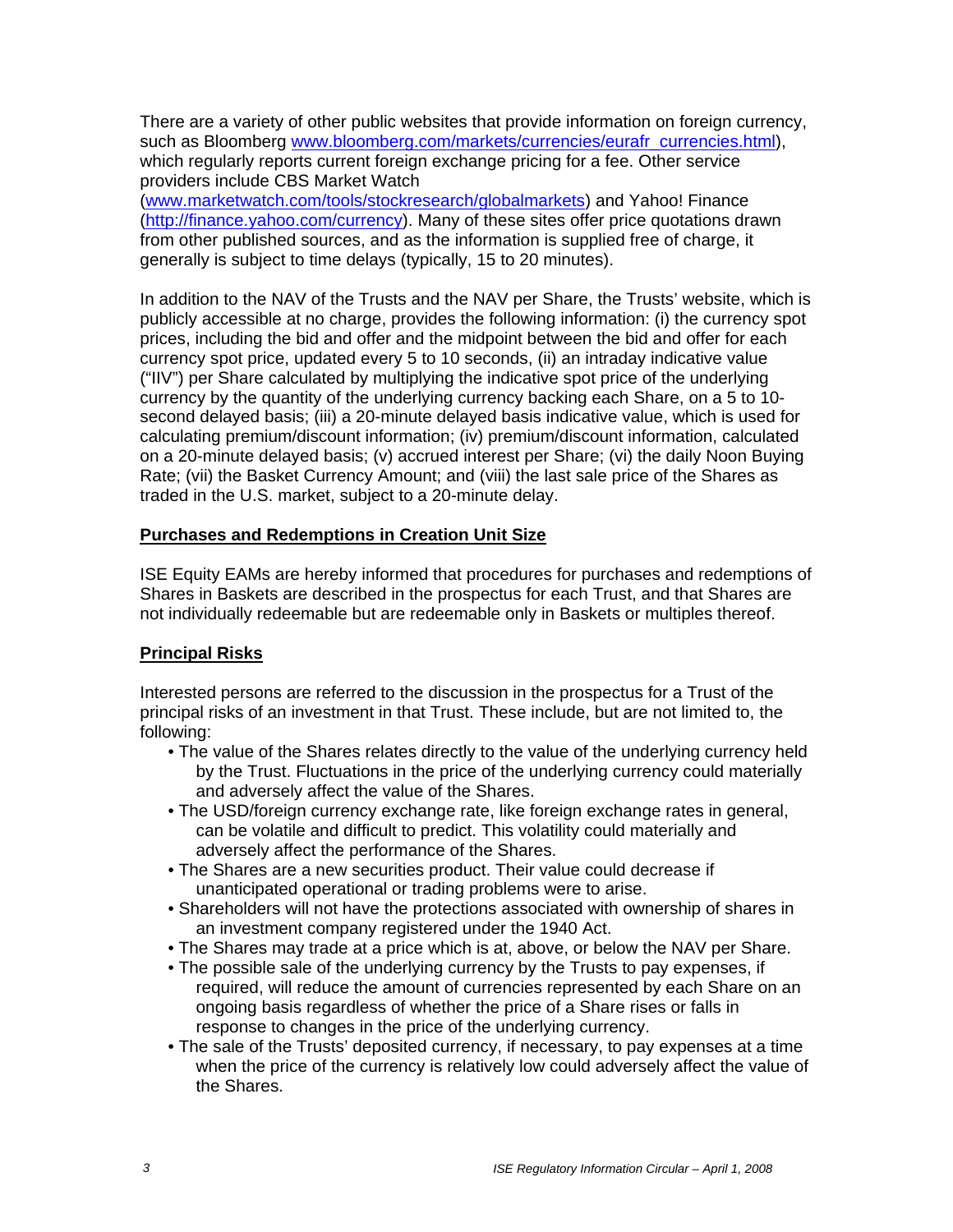• Substantial sales of the underlying currency by the official sector could adversely affect an investment in the Shares.

## **Exchange Rules Applicable to Trading in the Shares**

Trading in the Shares on ISE is subject to ISE equity trading rules.

## **Trading Hours**

The Shares will trade on ISE between 9:00 a.m. and 4:00 p.m. Eastern Time.

### **Trading Halts**

ISE will halt trading in the Shares of a Trust in accordance with ISE Rule 2101(a)(2)(iii). The grounds for a halt under this Rule include a halt by the primary market because it stops trading the Shares and/or a halt because dissemination of the IIV or applicable currency spot price has ceased, or a halt for other regulatory reasons. In addition, ISE will stop trading the Shares of a Trust if the primary market de-lists the Shares.

### **Delivery of a Prospectus**

Consistent with the requirements of the Securities Act and the rules thereunder, investors purchasing Shares in the initial public offering and anyone purchasing Shares directly from the Trusts must receive a prospectus. In addition, Equity EAMs are required to deliver a prospectus to all purchasers of newly-issued Shares (i.e. during the initial public offering). Equity EAM s purchasing shares from the Trusts for resale to investors will deliver a prospectus to such investors.

Prospectuses may be obtained through the Trust's website at www.currencyshares.com. The prospectus does not contain all of the information set forth in the registration statement (including the exhibits to the registration statement), parts of which have been omitted in accordance with the rules and regulations of the SEC. For further information about the Trusts, please refer to the registration statement.

### **Exemptive, Interpretive and No-Action Relief Under Federal Securities Regulations**

The SEC has issued exemptive, interpretive or no-action relief from certain provisions of rules under the Securities Exchange Act of 1934 (the "Act") regarding trading in the Shares. As this is only a summary of the relief granted by the SEC, interested members should consult the Letter dated June 21, 2006 from Racquel L. Russell, Esq., Branch Chief, Division of Market Regulation, to George T. Simon, Foley & Lardner LLP, and the Letter dated January 19, 2006 from James A Brigagliano, Assistant Director, SEC Division of Market Regulation to Michael Schmidtberger, Sidley, Austin, Brown & Wood, for more complete information regarding the trading practices relief granted by the SEC.

### **Borrowing and Delivery Requirements**

No Equity EAM shall accept, represent or execute for its own account or the account of any other person an order to sell Shares on the ISE unless such Equity EAM complies with Regulation SHO under the Exchange Act; provided, however, that transactions, securities or persons exempted from Regulation SHO under the Exchange Act by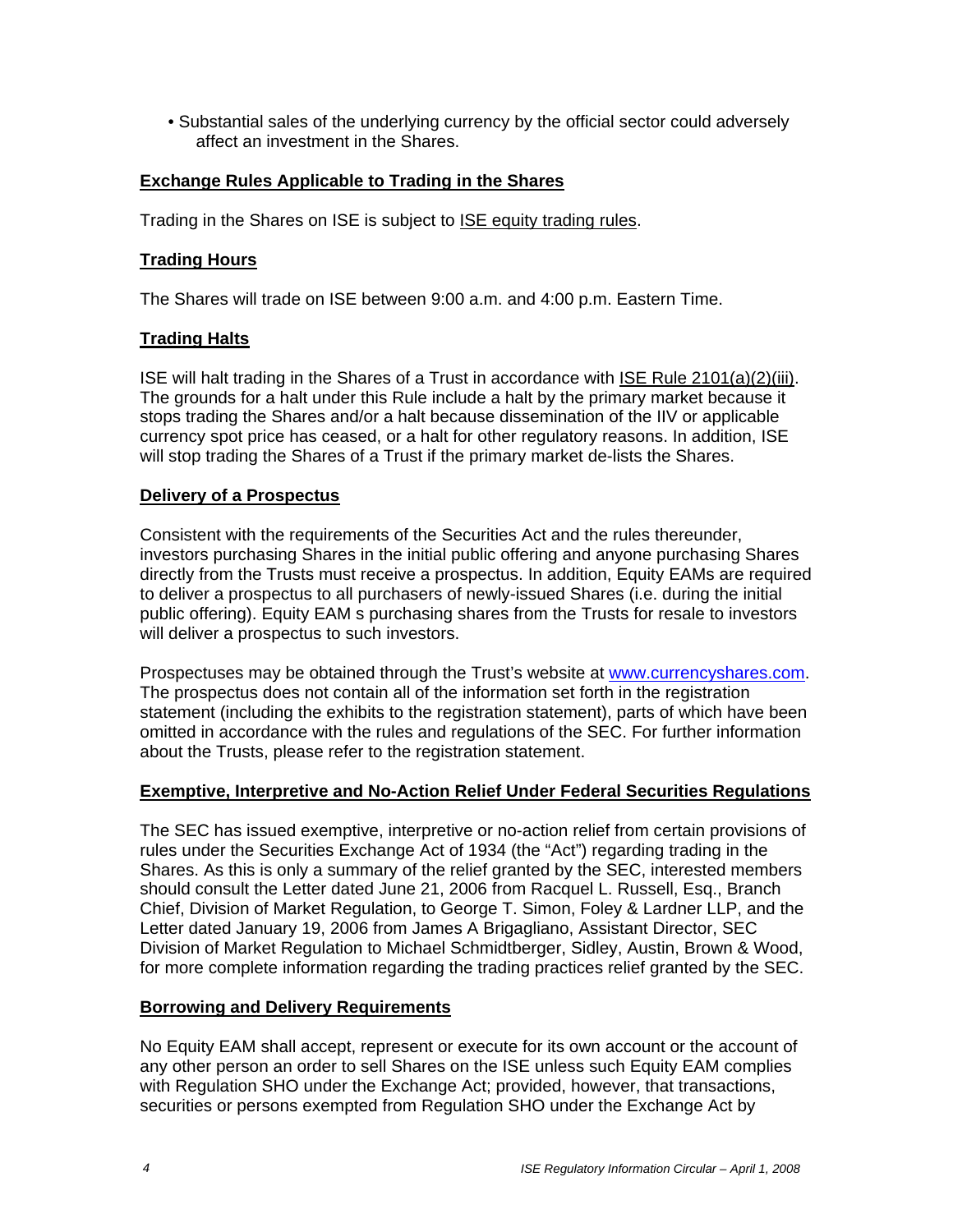paragraph (d) of Rule 242.203 of Regulation SHO also are exempted from the requirements of this paragraph.

## **Regulation M Exemptions**

Generally, Rules 101 and 102 of Regulation M prohibit any "distribution participant" and its "affiliated purchasers" from bidding for, purchasing, or attempting to induce any person to bid for or purchase any security which is the subject of a distribution until after the applicable restricted period, except as specifically permitted in Regulation M. The provisions of the Rules apply to underwriters, prospective underwriters, brokers, dealers, and other persons who have agreed to participate or are participating in a distribution of securities, and affiliated purchasers of such persons.

The SEC has granted an exemption from paragraph (d) of Rule 101 under Regulation M to permit persons who may be deemed to be participating in a distribution of Shares to bid for or purchase Shares during their participation in such distribution. The SEC also has granted an exemption from Rule 101 to permit the Distributor to publish research during the applicable restricted period on the Trusts' website.

Rule 102 of Regulation M prohibits issuers, selling security holders, or any affiliated purchaser of such person from bidding for, purchasing, or attempting to induce any person to bid for or purchase a covered security during the applicable restricted period in connection with a distribution of securities effected by or on behalf of an issuer or selling security holder. Rule 100 of Regulation M defines "distribution" to mean any offering of securities that is distinguished from ordinary trading transactions by the magnitude of the offering and the presence of special selling efforts and selling methods. The SEC has granted an exemption from paragraph (e) of Rule 102 to permit the Trusts and their respective affiliated purchasers to redeem Shares during the continuous offering of the Shares.

## **Section 11(d)(1); SEC Rules 11d1-1 and 11d1-2**

Section 11(d)(1) of the Exchange Act generally prohibits a person who is both a broker and a dealer from effecting any transaction in which the broker-dealer extends credit to a customer on any security which was part of a new issue in the distribution of which he or she participated as a member of a selling syndicate or group within thirty days prior to such transaction.

The SEC has taken a no-action position under Section 11(d)(1) of the Exchange Act if broker-dealers (other than the Distributor) that do not create or redeem Shares but engage in both proprietary and customer transactions in Shares exclusively in the secondary market extend or maintain or arrange for the extension or maintenance of credit on Shares in connection with such secondary market transactions.

The SEC has also taken a no-action position under Section  $11(d)(1)$  of the Exchange Act that broker-dealers (other than the Distributor) may treat Shares of the Trusts, for purposes of Rule 11d1-2, as "securities issued by a registered . . . open-end investment company as defined in the Investment Company Act" and thereby, extend credit or maintain or arrange for the extension or maintenance of credit on the Shares that have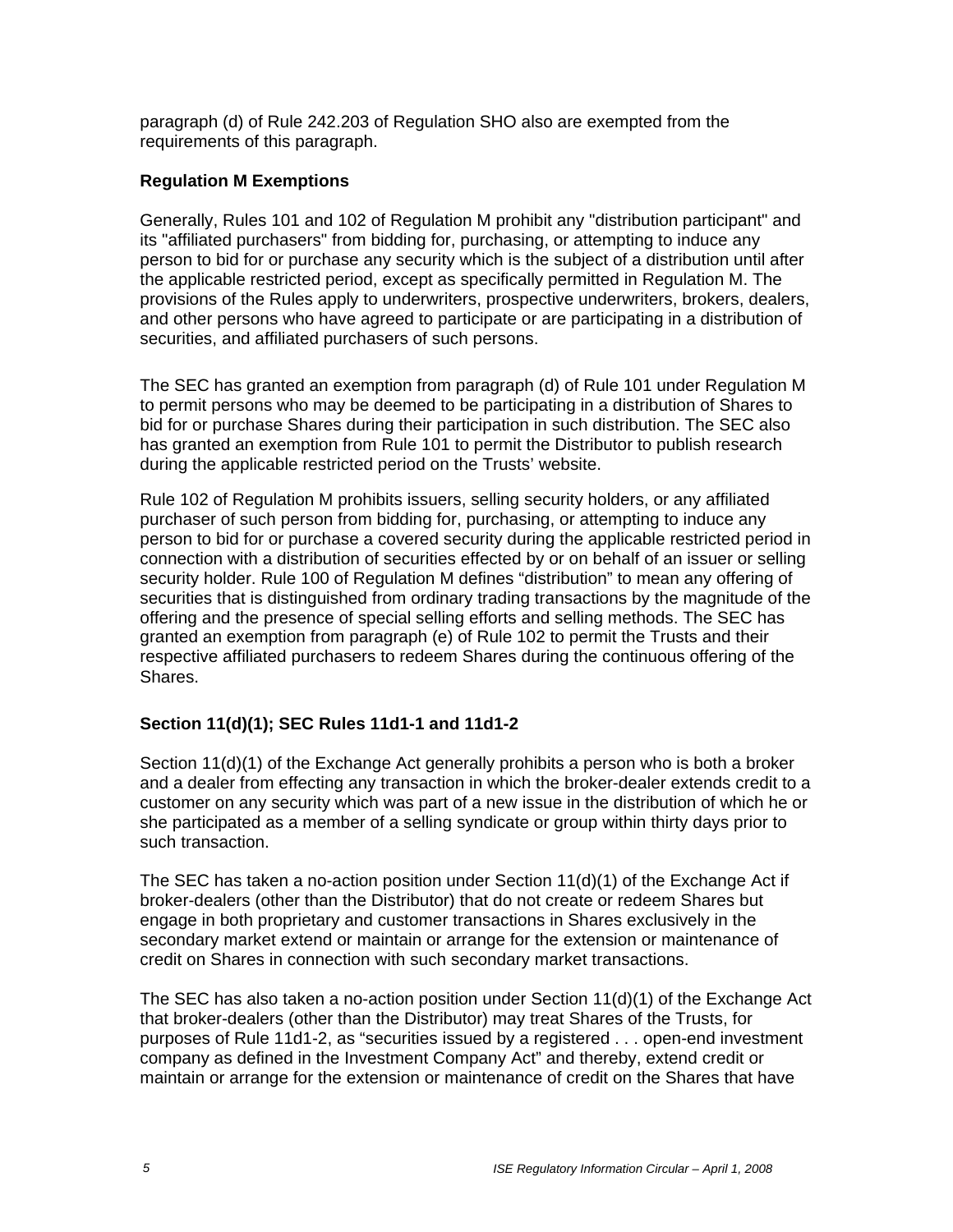been owned by the persons to whom credit is provided for more than 30 days, in reliance on the exemption contained in the rule.

The SEC has also taken a no-action position under Section 11(d) of the Exchange Act if an Authorized Participant ("AP") extends or maintains or arranges for the extension or maintenance of credit on Shares in reliance on the class exemption granted in the Letter re: Derivative Products Committee of the Securities Industry Association ("SIA") (November 21, 2005), provided (1) that the AP does not receive from the Trust, directly or indirectly, any payment, compensation or other economic incentive to promote or sell the Shares to persons outside the Trust, other than non-cash compensation permitted under FINRA Rule 2830(I)(5)(A), (B), or (C); and (2) the AP does not extend, maintain or arrange for the extension or maintenance of credit to or for a customer on Shares before thirty days from the start of trading in the Shares (except as otherwise permitted pursuant to Rule 11d1-1). (See letter from Catherine McGuire, Chief Counsel, SEC Division of Market Regulation, to SIA Derivative Products Committee, dated November 21, 2005, available on http://www.sec.gov.)

#### **This Regulatory Information Circular is not a statutory prospectus. ISE Equity EAMs should consult the prospectus for a Trust and the Trusts' website at www.currencyshares.com for relevant information.**

Please contact me with any inquiries regarding this Regulatory Information Circular.